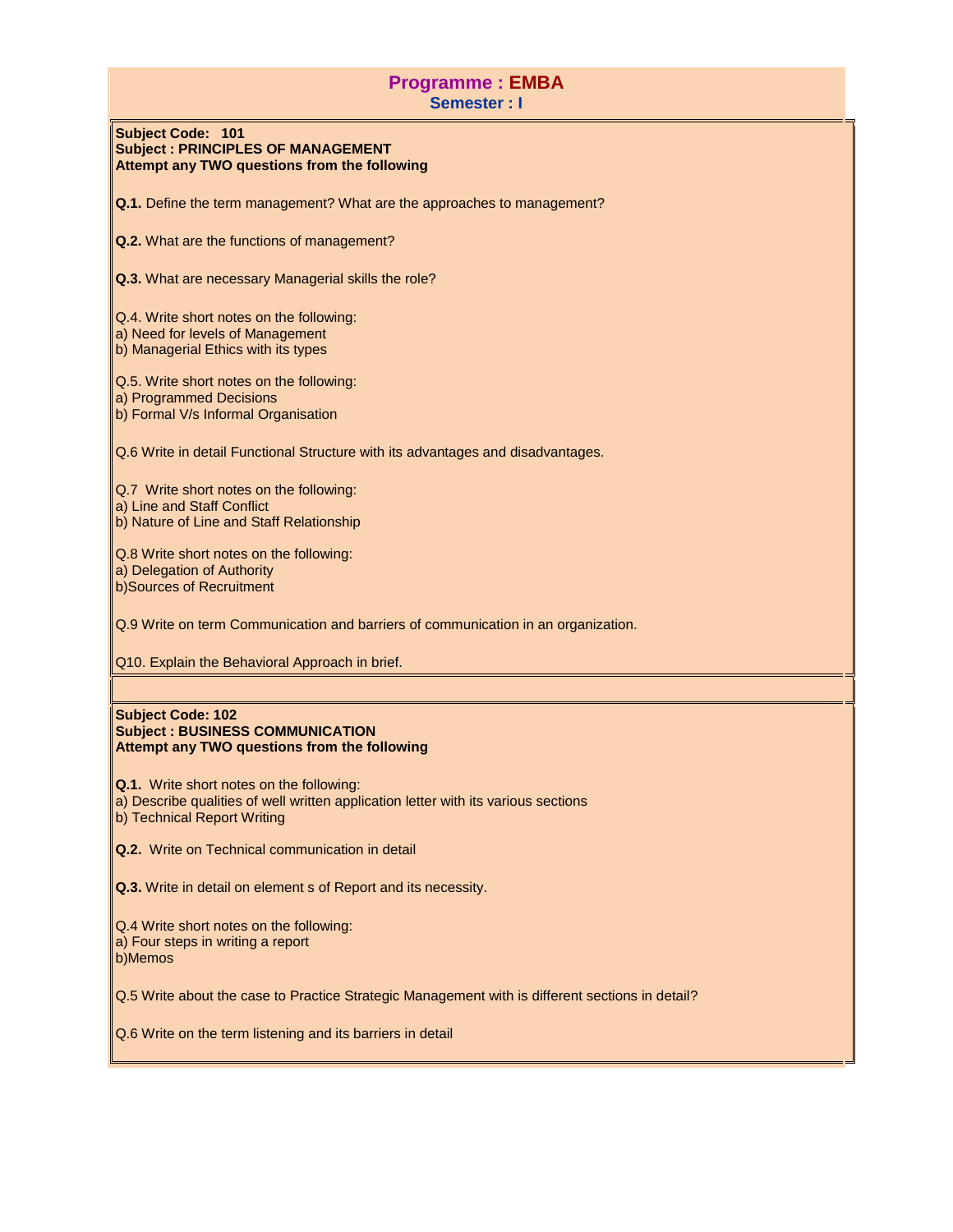Q.7 What are the principles of Effective Strategic Communication.

Q.8 What are the characteristics of Nonverbal Communication? What are the components of Nonverbal Communication?

Q.9 Explain the different approaches to negotiation. What are the major elements in negotiation preparation?

Q.10 Explain the different methods of speaking. What are the strategies of analyzing the audience?

### **Subject Code: 103 Subject : MANGERIAL ECONOMICS Attempt any TWO questions from the following**

**Q.1.** Discuss the salient features and significance of managerial economics.

**Q.2.** What is Law of Demand? State the determinants and factors influencing individual and Market demand.

**Q.3.** What are the important methods of demand forecasting?

Q.4 Write on how economics contributes to Managerial Functions with the scope and objective of Managerial economics?

### **Q.5 Write short notes on the following:**

a) The Law of Supply

- b)Concept of Elasticity of Demand
- d) Types of Price Elasticity
- e) Factors influencing Elasticity of Demand

### Q.6 **Write short notes on the following:**

a) Demand Forecasting

- b) Production function with its elements
- Q.7 Write on Estimation of Production Functions

Q.8 What is Perfect Competition and characteristics of Perfect Competition

Q.9 Define various types of Monopoly with its features.

Q.10 Define Selling Costs in detail.

**Subject Code: 104 Subject: MARKETING MANAGEMENT Attempt any TWO questions from the following. Q.1.** What is marketing process? What is its scope?

**Q.2.** Explain the impact of the following on the marketing management of a firm: (a) Demography, (b) Economic, Social and Cultural Environment.

**Q.3.** Market segmentation is important for target markets. Elaborate with examples.

Q.4 **Write short notes on the following:** a) Branding

b) Product Life Cycle